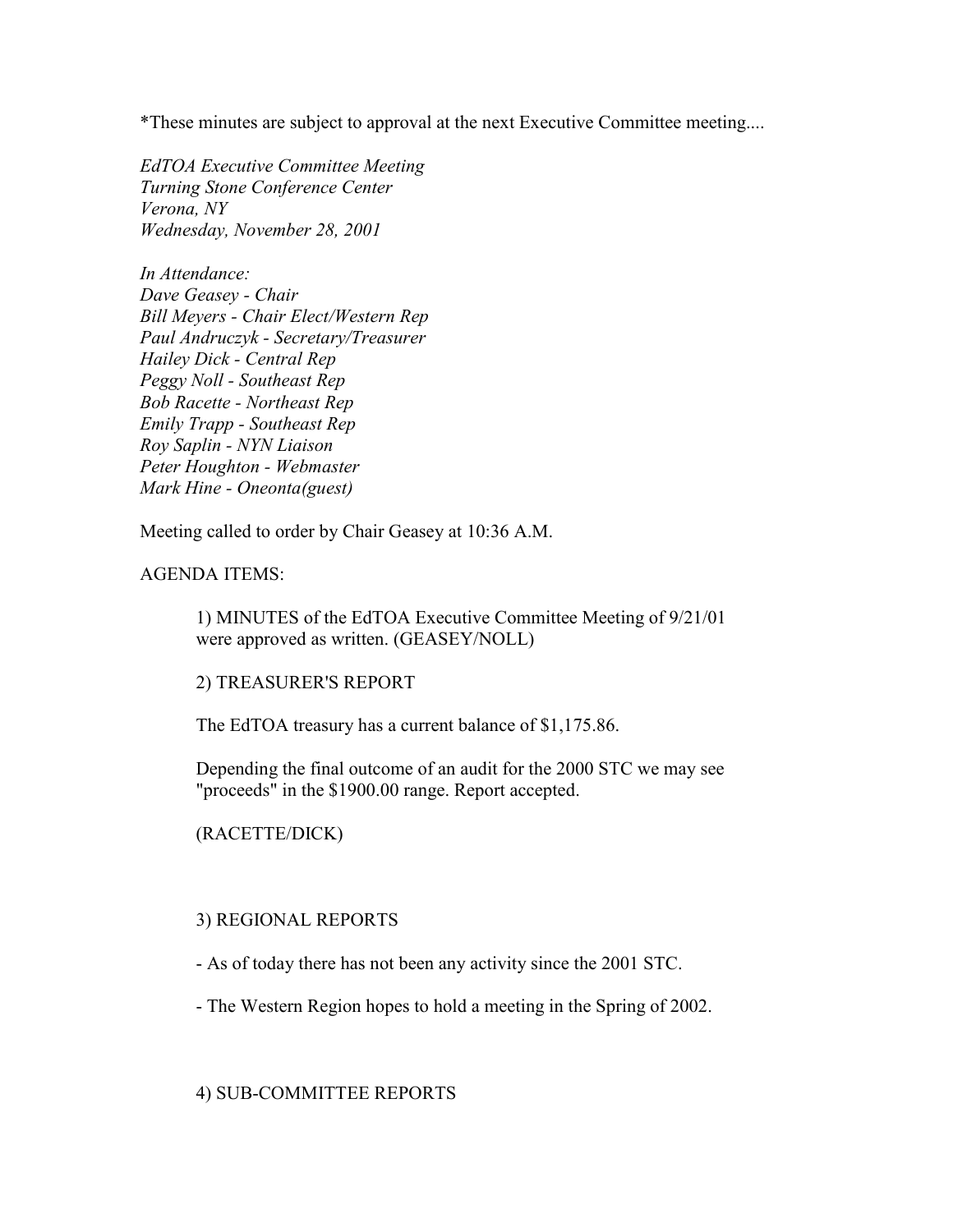#### 4.1) Distance Learning (JOHN BIRKS)

- Paul reported that John wishes to remain as chair of the committee.

- We hope to be able to obtain a synopsis of the data collected by Lisa Stephens at SUNY Buffalo with regard to Distance Learning within SUNY.

4.2) Multimedia Classrooms (EMILY TRAPP/BOB RACETTE)

- Bob shared info regarding some acoustics research being done at Hudson Valley CC by sound engineering students at RPI.. Thinks it might be a worthwhile topic for a session at STC 2002.

- Emily mentioned CCUMC's recent annual conference did have a session on surround sound. She will look into making this topic an EdTOA session.

- Discussion about getting funds for some hi-tech room upgrades. Roy will send the listserv a proposal "formula" folks can use to try and obtain funding.

- Controllers Yes/No ?
- Life of equipment(Replacement Issues)

4.3) Web Page (PETER HOUGHTON)

- Membership updates continue to come in to Peter. He adds/deletes names as required.

- The photos on the site have had over 350+ "hits" so far.

#### 5) NYN/SUNYSAT (ROY SAPLIN)

- Operational status of antenna/receivers going well. About 3/4 of the campuses have responded to Dave Poplawski's request.

- Analog is NO LONGER preferred transmission mode for SUNYSAT programming. DIGITAL is new norm for SUNY and NYS programs.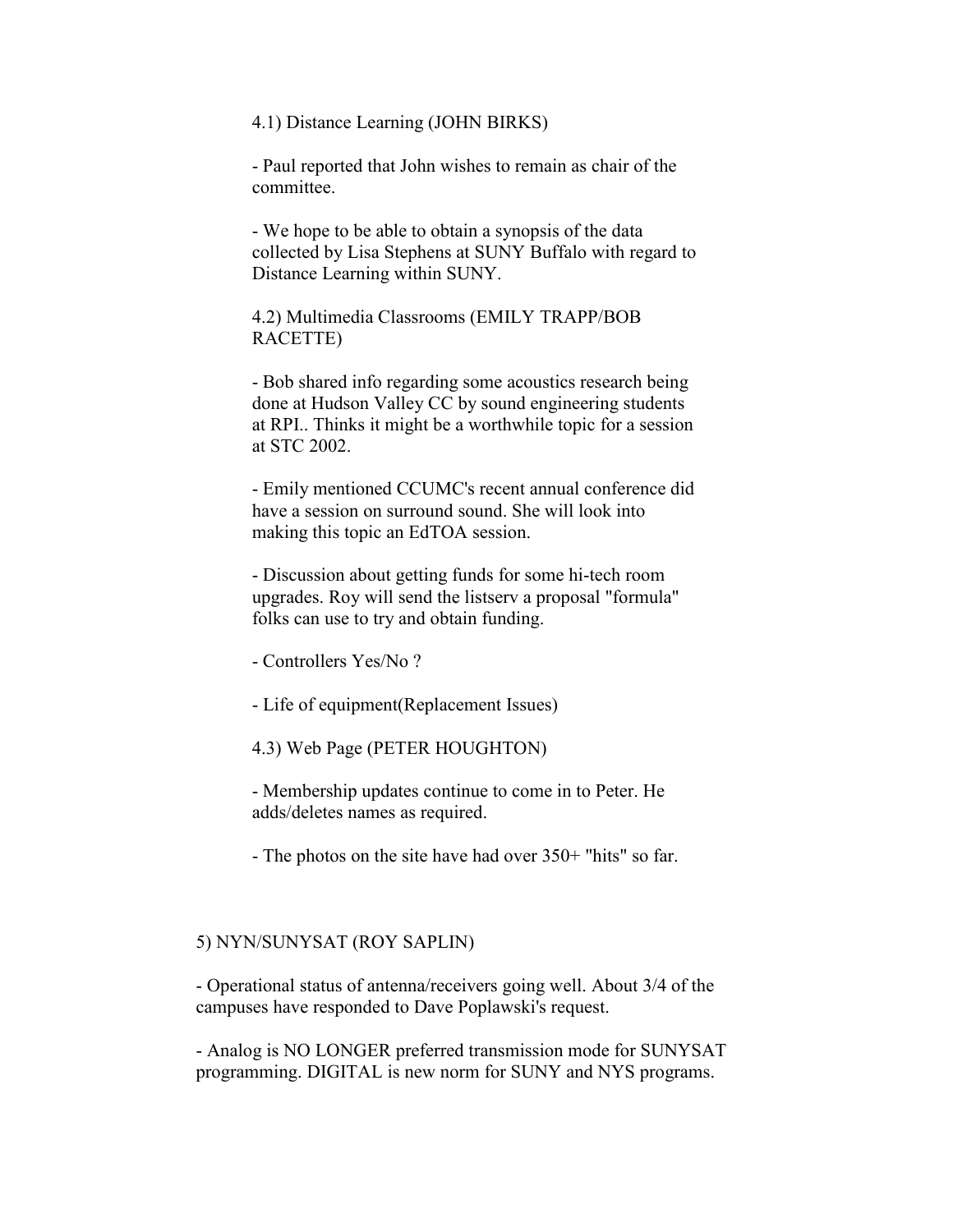- The Nov 30th SUNY sponsored videoconference on TEACHER RECRUITMENT is first system-wide need. Digital Channel 1-2:00 to 3:30 PM. Test at 1:30.

- Chancellor will deliver STATE of SUNY address to Board of Trustees at Hudson Valley CC. NYN will uplink and feed the system. TBA

- Governor Pataki annual STATE of the STATE address is scheduled for JANUARY 9, 2002 at 1:00 PM. DIGITAL 1 but advise to check listing on NYN website. Dave Poplawski will use the EdTOA listserv to keep folks up to date on Chancellor/Governor addresses.

- Re-feeds of MUSEUM of RADIO and TV seminars will continue on a non-priority basis. Again watch the EdTOA listserv for air dates and times.

- AENY is now THE NEW YORK NETWORK airing on DIGITAL 2 24/7 as of 9/10/01. Programming has been cleared for re-broadcast. If campuses are looking for programming for an educational access channel in your community, consider a pass through. Schedules are available on the NYN web site - www.nyn.suny.edu Click on NYN on CABLE. There is a schedule and list of programming sources and rights information. We ask that any campus planning to use the service notify us of how you plan to use it, the number of schools, BOCES, communities served, homes served, etc.

- Campus use permits-recently NYN tried to setup a video- conference for COLLEGE BOARD concerning A.P. Teaching. Several campuses wanted NYN to sign a revocable permit for site usage. NYN is part of the Office of the Provost in System Office and thereby should be exempt from signing such campus permits as part of SUNY. Technical fees for downlinks and room use and technician overtime(if applicable) may still be billed. Depending on the client, we will let you know if invoice goes to NYN or directly to the client.

- SONY presentation on 12/4 is the first in a series of ground floor opportunities for campuses to gain access to SONY gear for testing and tryout. Favorable prices to follow since SONY wants to do a commodities contract with SUNY. Campuses from each region have been invited and should attend.

#### 6) NEW BUSINESS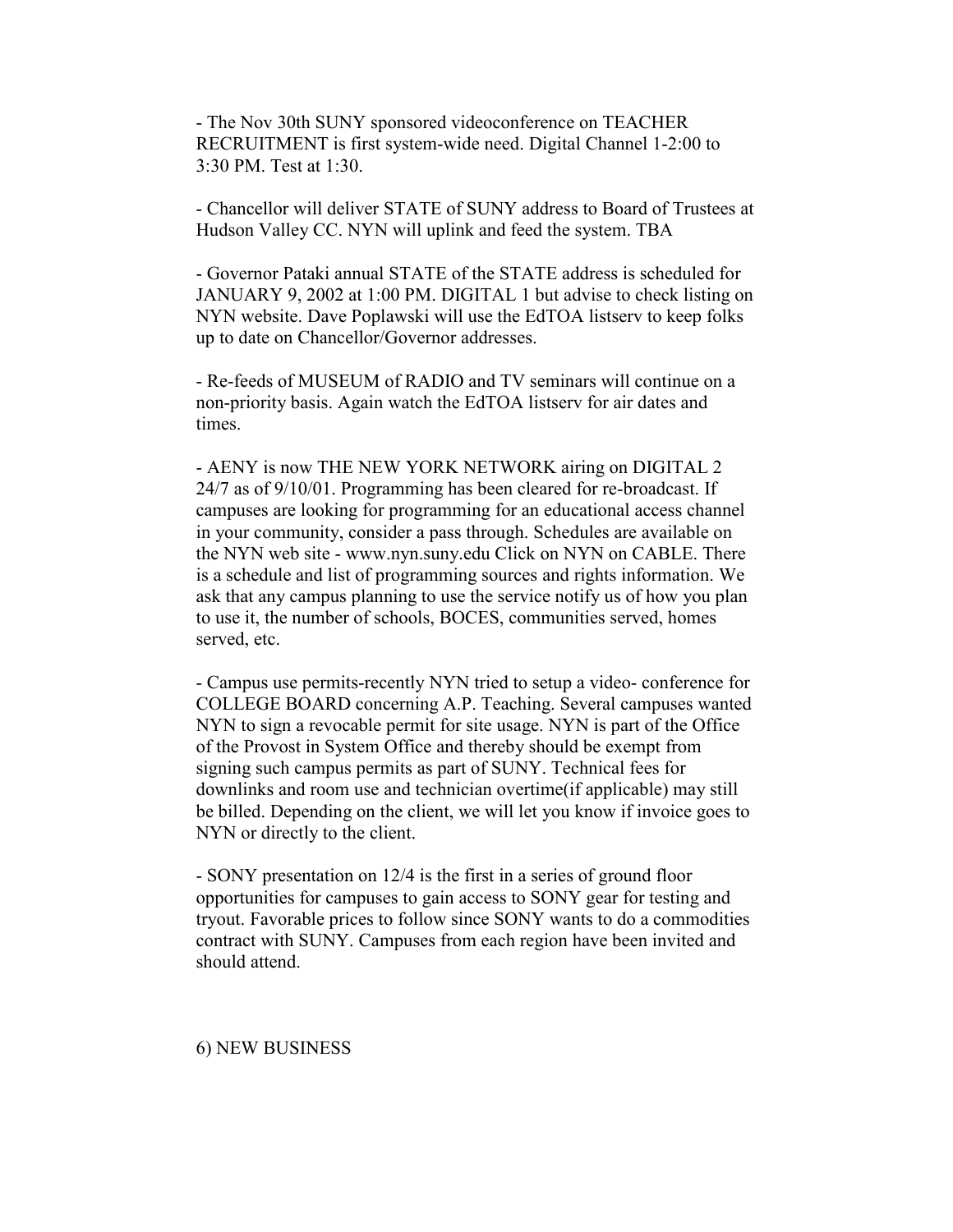- Dave reminded folks the "floor is open" for accepting nominations for this year's(2001-2002) EdTOA Recognition Award. A request will be sent out via our listserv in the Spring.

- Planning for STC 2002 is now under way.

======> HUDSON VALLEY CONFERENCE CENTER JUNE 16-19, 2002

Conference Planning Committee met on 11/12 at the Training Center in Syracuse.

- Suggestions for EdTOA track sessions at STC 2002:

\* Acoustic treatments for DL/Hi-Tech classrooms

\* EdTOA general business meeting

\* ADA Palm Pilots for media/technology management

\* Interactive TV

\* Rate card(Charge backs-rentals-facilities useage-production) round table discussion

\* DVD authoring

\* Video streaming...follow up from last year

\* Technology classroom/DL/Video production round table discussion..compare/learn from colleagues

\* Birds of a feather mixer for EdTOA

NOTE==>(Next meeting of the Planning Committee has been set for DECEMBER 3rd-Conference call)

# 7) OLD BUSINESS

- Membership...we need to do all we can to find out who have "joined the ranks" on campuses doing EdTOA mission related activites and welcome these folks to participate in our Association. Dave will draft a letter and send to campuses in an attempt to update our "membership"